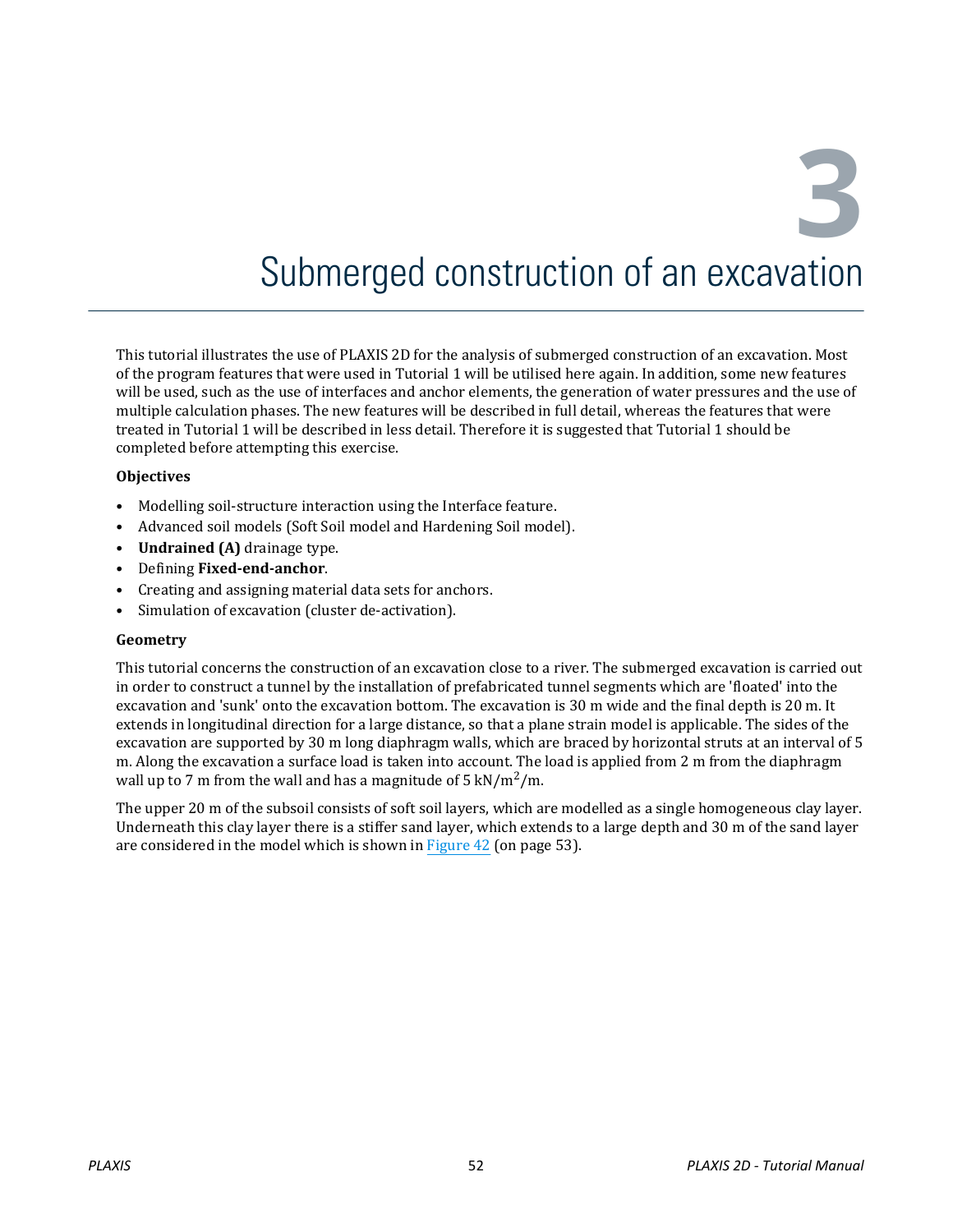<span id="page-1-0"></span>Create new project



*Figure 42: Geometry model of the situation of a submerged excavation*

Since the geometry is symmetric, only one half (the left side) is considered in the analysis. The excavation process is simulated in three separate excavation stages. The diaphragm wall is modelled by means of a plate, such as used for the footing in the previous tutorial. The interaction between the wall and the soil is modelled at both sides by means of interfaces. The interfaces allow for the specification of a reduced wall friction compared to the friction in the soil. The strut is modelled as a spring element for which the normal stiffness is a required input parameter.

## 3.1 Create new project

- **1.** Start PLAXIS 2D by double clicking the icon of the Input program  $\mathbb{Z}$ .
- **2.** Click **Start a new project**.
- **3.** In the **Project** tabsheet of the **Project properties** window, enter an appropriate title.
- **4.** In the **Model** tabsheet keep the default options for **Model** (Plane strain}, and **Elements** (15-Node).
- **5.** Set the model **Contour** to  $x_{\text{min}} = 0$  m,  $x_{\text{max}} = 65$  m,  $y_{\text{min}} = -30$  m and  $y_{\text{max}} = 20$  m.
- **6.** Keep the default values for units and constants and click **OK**.

The project is created with the given properties. The **Project properties** window closes and the **Soil mode** view will be shown, where the soil stratigraphy can be defined.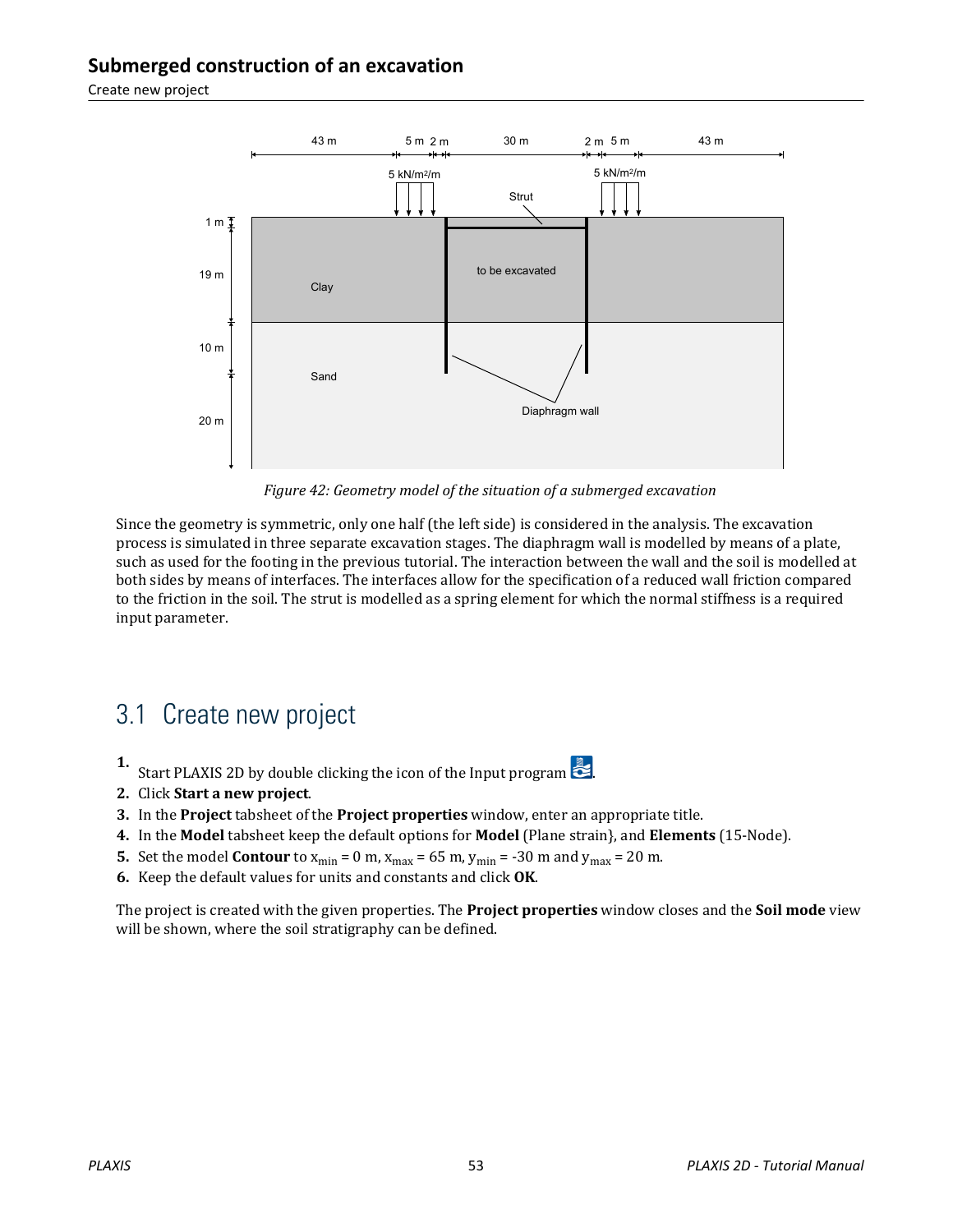## <span id="page-2-0"></span>3.2 Define the soil stratigraphy

To define the soil stratigraphy:

- **1.** Click the **Create borehole** button **a** and create a borehole at  $x = 0$ . The **Modify soil layers** window pops up.
- **2.** Add the top soil layer and specify its height by setting the top level to 20 m and the bottom level to 0 m.
- **3.** Add the bottom soil layer and specify its height by keeping the top level at 0 m and by setting the bottom level to -30 m.
- **4.** Set the **Head** in the borehole to 18 m.

Next the material data sets are defined and assigned to the soil layers, see Create and assign material data sets (on page 54).

## 3.3 Create and assign material data sets

Two data sets need to be created; one for the clay layer and one for the sand layer.

The layers have the following properties as shown in Table 4 (on page 54):

### **Table 4: Material properties of the sand and clay layer and the interfaces**

| <b>Parameter</b>                                         | <b>Name</b>          | Clay              | <b>Sand</b>       | <b>Unit</b>       |  |  |
|----------------------------------------------------------|----------------------|-------------------|-------------------|-------------------|--|--|
| General                                                  |                      |                   |                   |                   |  |  |
| Soil model                                               | Model                | Hardening<br>Soil | Hardening<br>soil |                   |  |  |
| Drainage type                                            | Type                 | Undrained<br>(A)  | Drained           |                   |  |  |
| Unsaturated unit weight                                  | Yunsat               | 16                | 17                | $kN/m^3$          |  |  |
| Saturated unit weight                                    | $\gamma_{\text sat}$ | 18                | 20                | $kN/m^3$          |  |  |
| <b>Mechanical</b>                                        |                      |                   |                   |                   |  |  |
| Secant stiffness in<br>standard drained triaxial<br>test | $E_{50}$ ref         | $4 \cdot 10^3$    | $40 \cdot 10^{3}$ | kN/m <sup>2</sup> |  |  |
| Tangent stiffness for<br>primary oedometer<br>loading    | $E_{oed}^{ref}$      | $3.3 \cdot 10^3$  | $40 \cdot 10^3$   | kN/m <sup>2</sup> |  |  |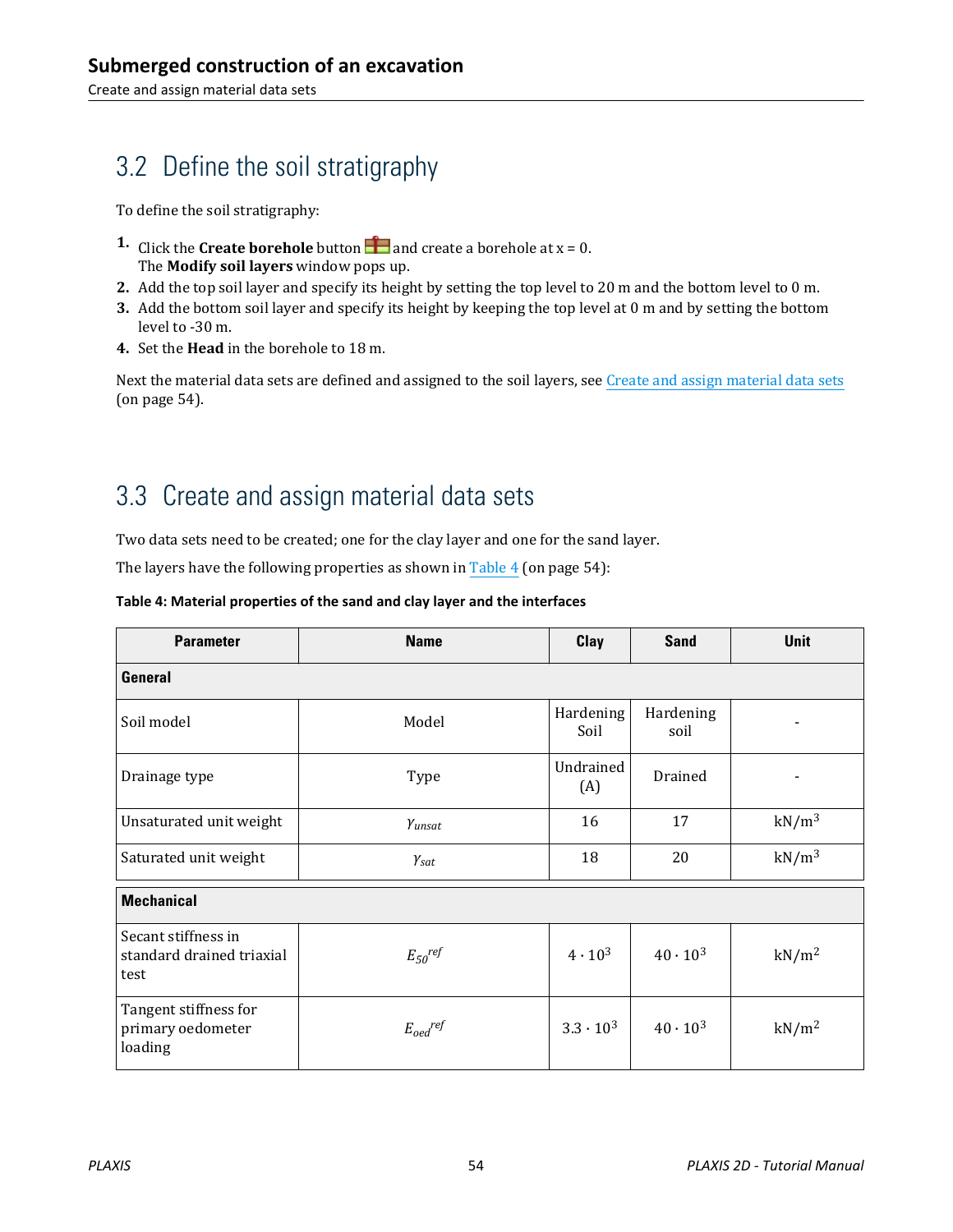Create and assign material data sets

| <b>Mechanical</b>                                 |                              |                   |                    |                   |  |
|---------------------------------------------------|------------------------------|-------------------|--------------------|-------------------|--|
| Unloading / reloading<br>stiffness                | $E_{ur}$ ref                 | $12 \cdot 10^{3}$ | $120 \cdot 10^{3}$ | kN/m <sup>2</sup> |  |
| Poisson's ratio                                   | $v_{ur}$                     | 0.15              | 0.2                |                   |  |
| Power for stress-level<br>dependency of stiffness | $\,m$                        | 1.0               | 0.5                |                   |  |
| Cohesion (constant)                               | $c'_{ref}$                   | $\mathbf{1}$      | $\boldsymbol{0}$   | $kN/m^2$          |  |
| Friction angle                                    | $\varphi'$                   | 25                | 32                 | $\circ$           |  |
| Dilatancy angle                                   | $\psi$                       | $\boldsymbol{0}$  | $\overline{2}$     | $\circ$           |  |
| $K_0$ -value for normal<br>consolidation          | $K_0^{nc}$                   | 0.5774            | 0.4701             |                   |  |
| <b>Groundwater</b>                                |                              |                   |                    |                   |  |
| Data set                                          |                              | Standard          | Standard           |                   |  |
| Soil type                                         |                              | Coarse            | Coarse             |                   |  |
| Use defaults                                      |                              | None              | None               |                   |  |
| Permeability in<br>horizontal direction           | $k_{x}$                      | $1 \cdot 10^{-3}$ | $\mathbf{1}$       | m/day             |  |
| Permeability in vertical<br>direction             | $k_y$                        | $1 \cdot 10^{-3}$ | $\mathbf{1}$       | m/day             |  |
| <b>Interfaces</b>                                 |                              |                   |                    |                   |  |
| Srength determination                             |                              | Manual            | Manual             |                   |  |
| Strength reduction factor                         | $\mathcal{R}_{inter}$        | 0.5               | 0.67               |                   |  |
| <b>Initial</b>                                    |                              |                   |                    |                   |  |
| $K_0$ determination                               | $\qquad \qquad \blacksquare$ | Automatic         | Automatic          |                   |  |
| Pre-overburden pressure                           | POP                          | 5                 | $\boldsymbol{0}$   | $kN/m^2$          |  |
| Over-consolidation ratio                          | <b>OCR</b>                   | $\mathbf 1$       | $1\,$              |                   |  |

To create the material sets, follow these steps: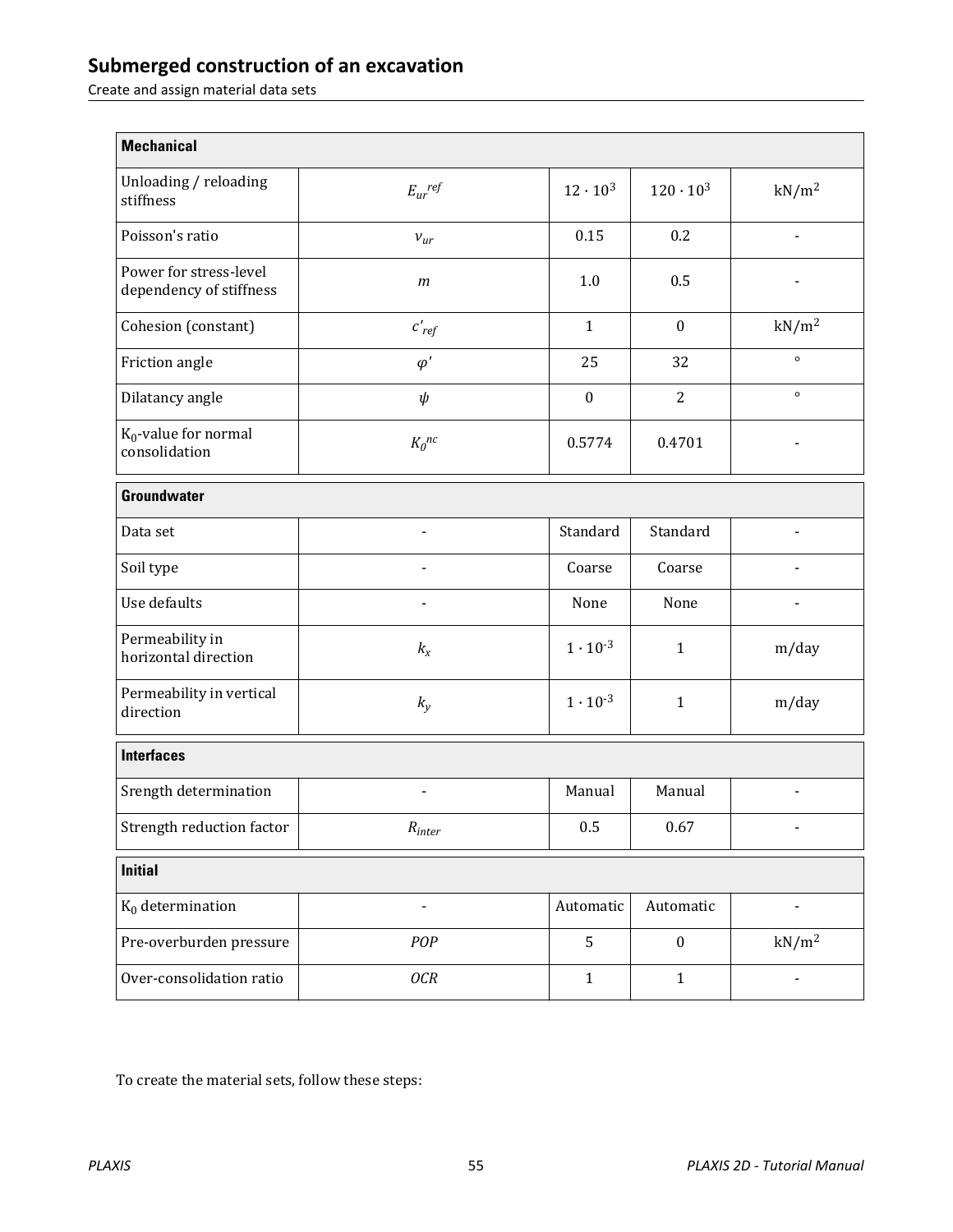Define the structural elements

- **1.** Click the **Materials** button  $\frac{1}{2}$  in the **Modify soil layers** window. The **Material sets** window pops up, where the **Soil and interfaces** option is selected by default as the **Set type**.
- **2.** Click the **New** button in the **Material sets** window to create a new data set.
- **3.** For the clay layer, enter Clay for the **Identification** and select Hardening Soil as the **Soil model**. Set the **Drainage type** to Undrained (A).
- **4.** Enter the properties of the clay layer, as listed in [Table 4](#page-2-0) (on page 54), in the **General**, **Mechanical** and **Flow parameters** tabsheets.
- **5.** Click the **Interfaces** tab. Select the **Manual** option in the **Strength** drop-down menu. Enter a value of 0.5 for the parameter  $R_{inter}$ .

This parameter relates the strength of the soil to the strength in the interfaces, according to the equations:  $tan(\varphi_{interface})$  =  $R_{inter}tan\ (\varphi_{soil})$  and  $c_{inter}$  =  $R_{inter}c_{soil}$  where:  $c_{soil}$  =  $c_{ref}$  , see <u>Table 4</u> (on page 54)

Hence, using the entered R<sub>inter</sub>-value gives a reduced interface friction (wall frictions) and interface cohesion (adhesion) compared to the friction angle and the cohesion in the adjacent soil.

- **6.** In the **Initial** tabsheet keep the default option for the  $K_0$  determination and the default value for the overconsolidation ratio (OCR). Set the pre-overburden pressure (POP) value to 5.0.
- **7.** For the sand layer, enter Sand for the **Identification** and again select Hardening soil as the **Soil model**. The drainage type should be set to Drained.
- **8.** Enter the properties of the sand layer, as listed in [Table 4](#page-2-0) (on page 54), in the corresponding edit boxes of the **General** and **Mechanical** tabsheet.
- **9.** Click the **Interfaces** tab. In the **Strength** box, select the **Manual** option. Enter a value of 0.67 for the parameter R<sub>inter</sub>. Close the data set.
- **10.** Assign the material datasets to the corresponding soil layers.

**Note:**

- When the **Rigid** option is selected in the **Strength** drop-down, the interface has the same strength properties as the soil ( $R<sub>inter</sub> = 1.0$ ).
- Note that a value of  $R_{inter}$  < 1.0, reduces the strength as well as the stiffness of the interface (for more info see the corresponding section in the Reference Manual PLAXIS 2D .
- Instead of accepting the default data sets of interfaces, data sets can directly be assigned to interfaces in the Model explorer by selecting **Interfaces** > **Interface\_#\_#** > **Material mode**..

## 3.4 Define the structural elements

The creation of diaphragm walls, strut, surface load and excavation levels is described below.

**1.** Click the **Structures** tab to proceed with the input of structural elements in the **Structures mode**.

### 3.4.1 To define the diaphragm wall: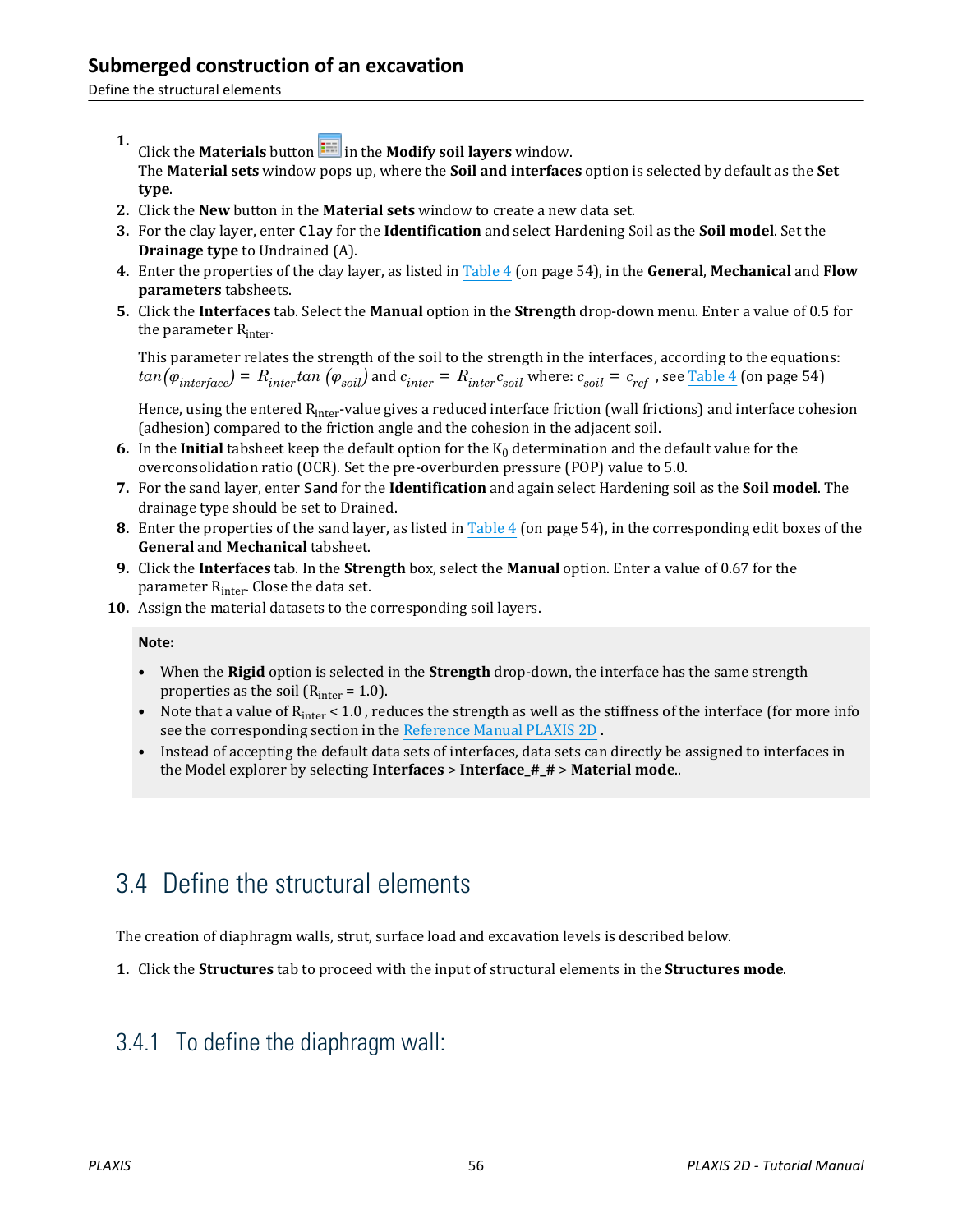Define the structural elements

A diaphragm wall with the following material properties mentioned in Table 5 (on page 57) has to be defined:

| <b>Property</b>          | <b>Name</b>                  | <b>Value</b>       | Unit                     |  |  |  |
|--------------------------|------------------------------|--------------------|--------------------------|--|--|--|
| <b>General</b>           |                              |                    |                          |  |  |  |
| Material type            | $\overline{\phantom{a}}$     | Elastic            | $\overline{\phantom{a}}$ |  |  |  |
| Weight                   | W                            | 10                 | kN/m/m                   |  |  |  |
| Prevent punching         | $\qquad \qquad \blacksquare$ | N <sub>o</sub>     | $\blacksquare$           |  |  |  |
| <b>Mechanical</b>        |                              |                    |                          |  |  |  |
| Isotropic                |                              | Yes                |                          |  |  |  |
| Axial stiffness          | $EA_1$                       | $7.5 \cdot 10^{6}$ | kN/m                     |  |  |  |
| <b>Bending stiffness</b> | EI                           | $1.0 \cdot 10^{6}$ | $kNm^2/m$                |  |  |  |
| Poisson's ratio          | $\boldsymbol{\nu}$           | 0.0                |                          |  |  |  |

**1.** Click the **Create structure** button in the side toolbar.

**2.** In the expanded menu select the **Create plate** as shown in Figure 43 (on page 57).



*Figure 43: Create plate option*

- **3.** In the drawing area move the cursor to position (50 20) at the upper horizontal line and click. Move 30 m down (50 -10) and click. Click the right mouse button to finish the drawing.
- **4.** Click the **Show materials** button in the side toolbar. Set the **Set type** parameter in the **Material sets** window to **Plates** and click the **New** button. Enter Diaphragm wall as an **Identification** of the data set and enter the properties as given in Table 5 (on page 57).
- **5.** Click **OK** to close the data set.
- **6.** Drag the **Diaphragm wall** data set to the wall in the geometry and drop it as soon as the cursor indicates that dropping is possible.
- **7.** Click **OK** to close the **Material sets** window.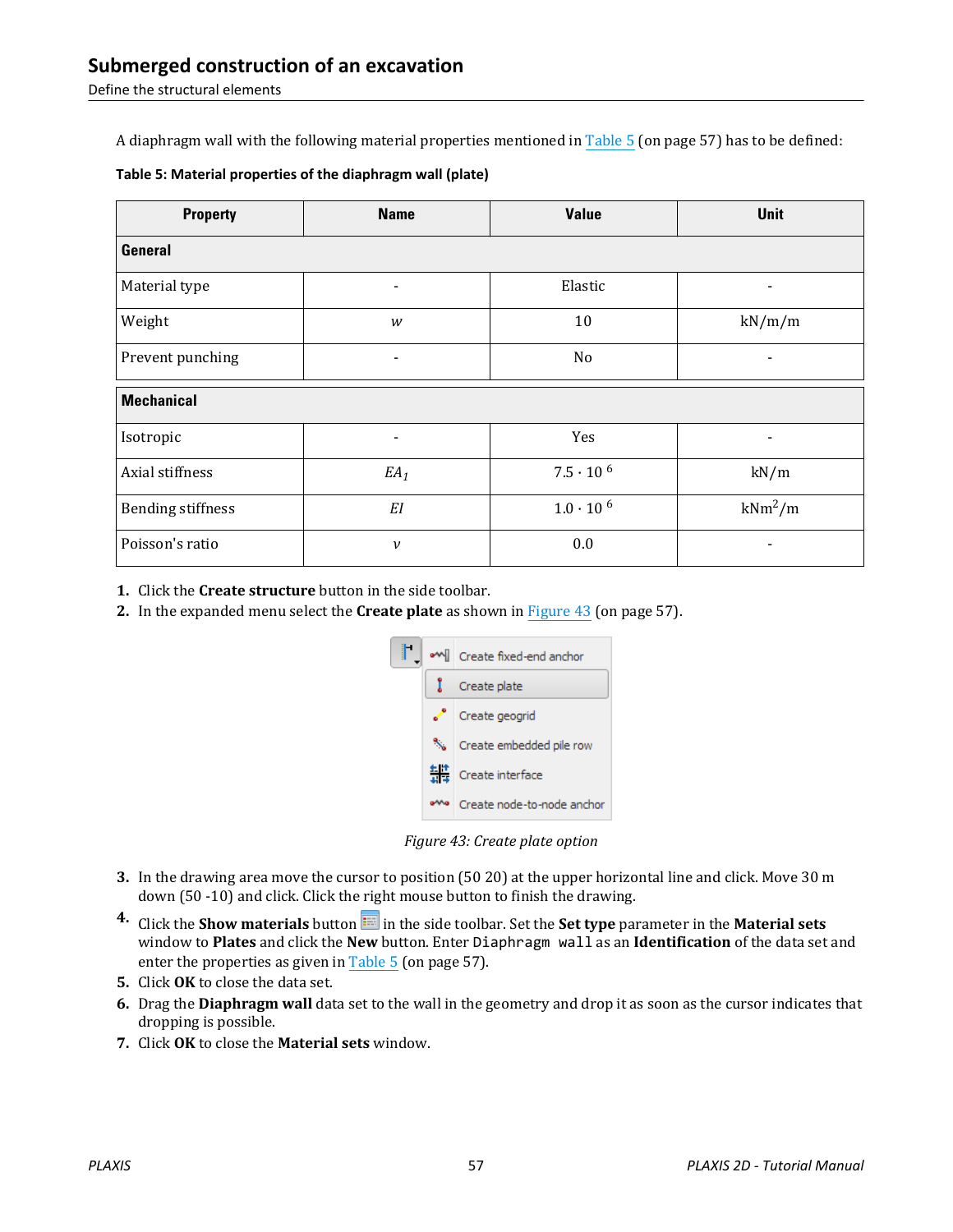Define the structural elements

**Note:** In general, only one point can exist at a certain coordinate and only one line can exist between two points. Coinciding points or lines will automatically be reduced to single points or lines. More information is available in the Reference Manual PLAXIS 2D

## 3.4.2 To define the interfaces:

### **1.** Right-click on the plate representing the diaphragm wall.



*Figure 44: Create positive interface*

#### **2.** Select **Create** > **Positive interface**.

**3.** In the same way assign a negative interface as well as shown in Figure 44 (on page 58).

#### **Note:**

- In order to identify interfaces at either side of a geometry line, a positive sign  $(\theta)$  or negative sign  $(\theta)$ is added. This sign has no physical relevance or influence on the results.
- A **Virtual thickness factor** can be defined for interfaces. This is a purely numerical value, which can be used to optimise the numerical performance of the interface. To define it, select the interface in the drawing area and specify the value to the **Virtual thickness factor** parameter in the **Selection explorer**. Non-experienced users are advised not to change the default value. For more information about interface properties see the Reference Manual PLAXIS 2D *- Chapter 5 - Advanced Geometric Modelling options.*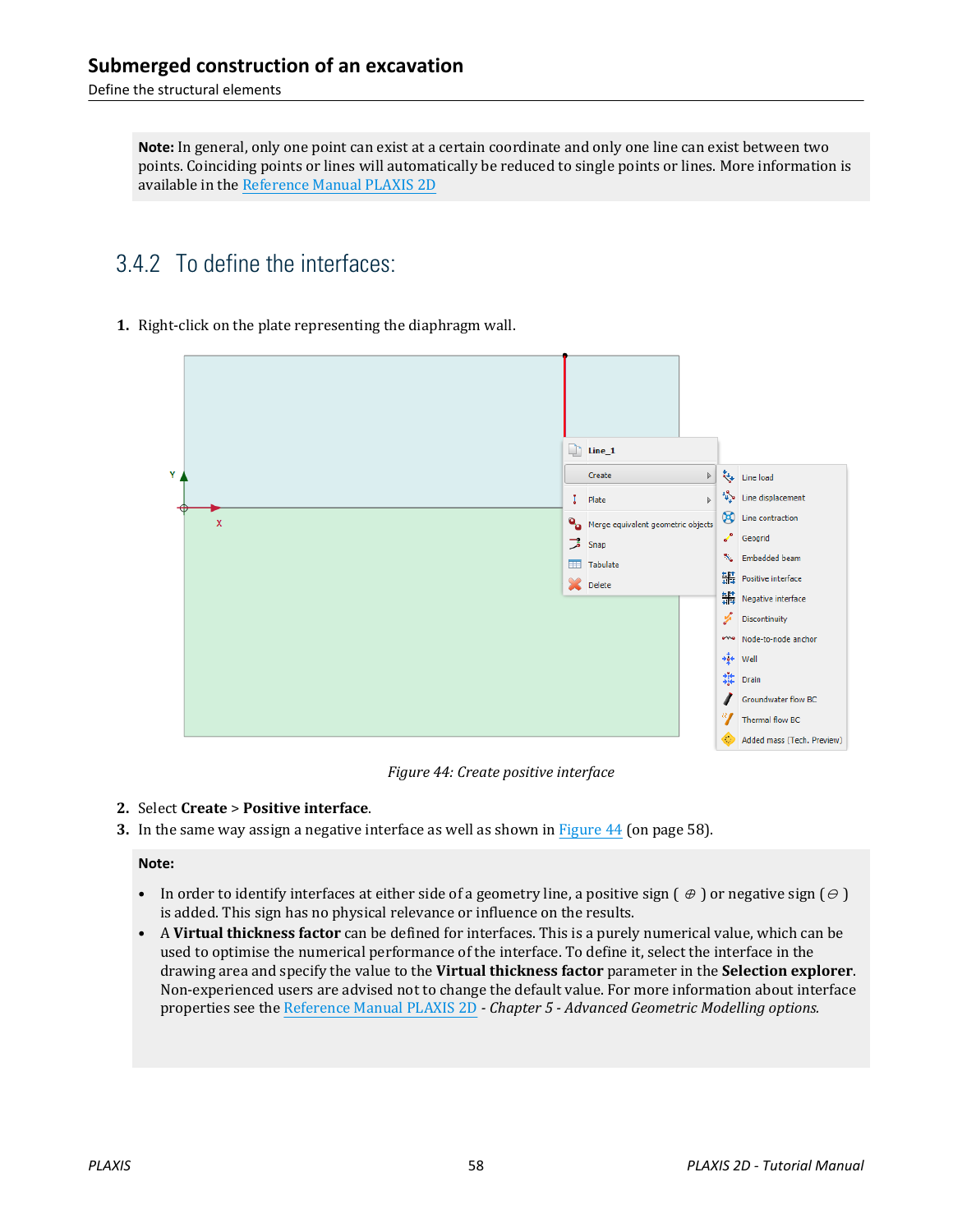## 3.4.3 To define the excavation levels:

- **1.** Click the **Create line** button in the side toolbar.
- **2.** To define the first excavation stage move the cursor to position (50 18) at the wall and click. Move the cursor 15 m to the right (65 18) and click again. Click the right mouse button to finish drawing the first excavation stage.
- **3.** To define the second excavation stage move the cursor to position (50 10) and click. Move to (65 10) and click again. Click the right mouse button to finish drawing the second excavation stage.
- **4.** The third excavation stage is automatically defined as it corresponds to the boundary between the soil layers  $(y = 0)$ .

## 3.4.4 To define the strut:

You will define a strut with the following material properties shown in Table 6 (on page 59).

### **Table 6: Material properties of the strut (anchor)**

| <b>Property</b>      | <b>Name</b>   | <b>Strut</b>     | <b>Unit</b> |
|----------------------|---------------|------------------|-------------|
| Material type        |               | Elastic          | $\,$        |
| Out-of-plane spacing | $L_{spacing}$ | ت                | m           |
| Axial stiffness      | EA            | $2 \cdot 10^{6}$ | kN          |

**1.** Click the **Create structure** button in the side toolbar and select the **Create fixed-end anchor**  $\blacksquare$  in the expanded menu.

- **2.** Move the cursor to (50 19) and click the left mouse button. A fixed-end anchor is added, being represented by a rotated T with a fixed size.
- **3.** Click the **Show materials** button **in the side toolbar.** Set the **Set type** parameter in the **Material sets** window to **Anchor** and click the **New** button. Enter Strut as an **Identification** of the data set and enter the properties as given in Table 6 (on page 59). Click **OK** to close the data set.
- **4.** Click **OK** to close the **Material sets**.
- **5.** Make sure that the fixed-end anchor is selected in the drawing area.
- **6.** In the **Selection explorer** assign the material data set to the strut by selecting the corresponding option in the **Material** drop-down menu.

The anchor is oriented in the model according to the Direction<sub>x</sub> and Direction<sub>y</sub> parameters in the **Selection explorer** as shown in [Figure 45](#page-8-0) (on page 60). The default orientation is valid in this tutorial.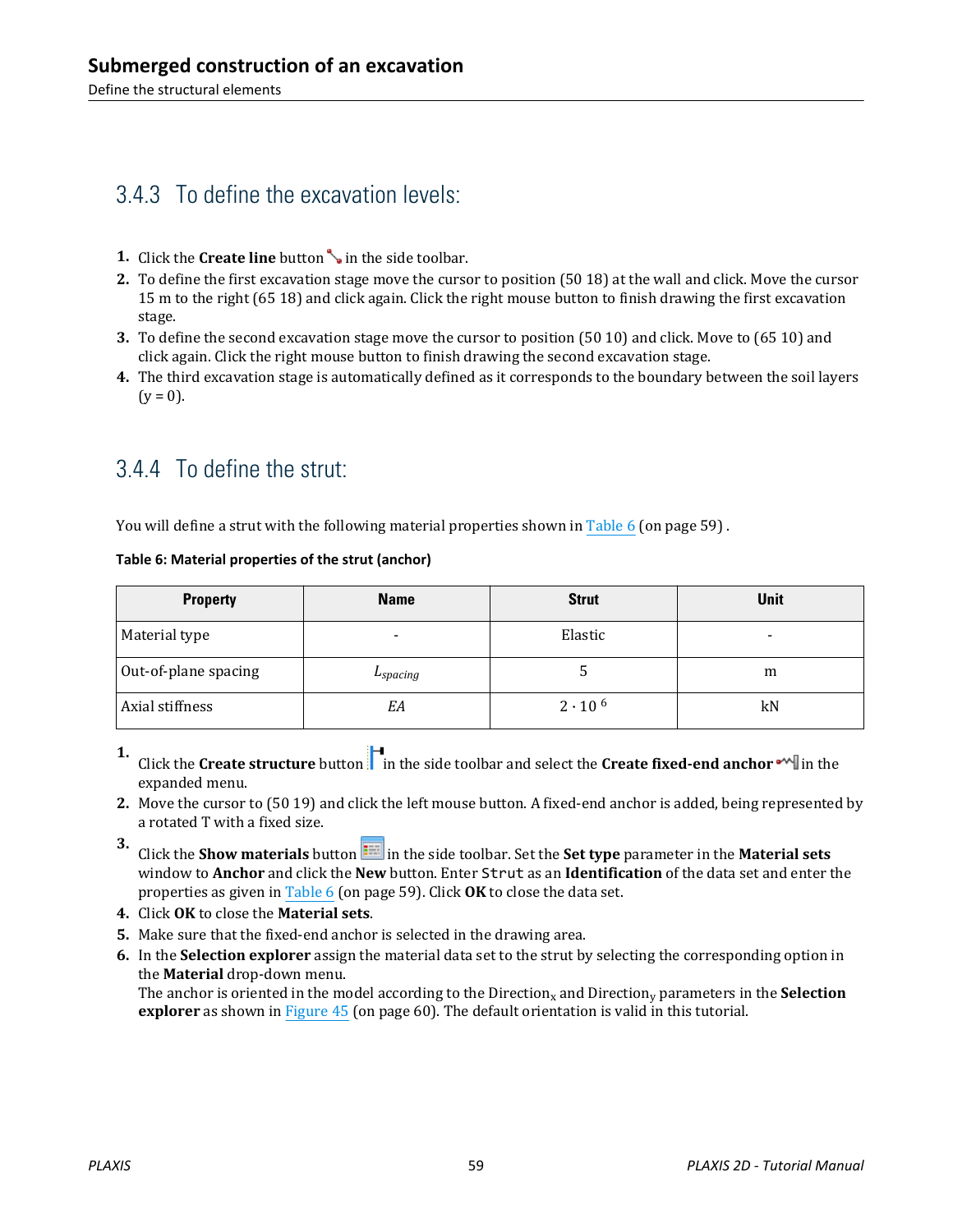<span id="page-8-0"></span>Define the structural elements



*Figure 45: Parameters for fixed-end anchors in the Selection explorer*

**7.** Enter an **Equivalent length** of 15m corresponding to half the width of the excavation.

**Note:** The **Equivalent length** is the real distance between the connection point and the fixed end point. For an excavation problem that is typically half the width of the excavation as the axis of symmetry in the middle of the excavation is considered fixed.

### 3.4.5 To define the distributed load:

- **1.** Click the **Create load** button  $\mathbf{t}_+$  in the side toolbar.
- **2.** Select the **Create line load** option in the expanded menu to define a distributed load.
- **3.** Move the cursor to (43 20) and click, then move the cursor 5m to the right to (48 20) and click again. Rightclick to finish the drawing.
- **4.** In the **Selection explorer** assign a value of -5 kN/m/m to the y-component of the load (q<sub>v,start,ref</sub>) as shown in [Figure 46](#page-9-0) (on page 61).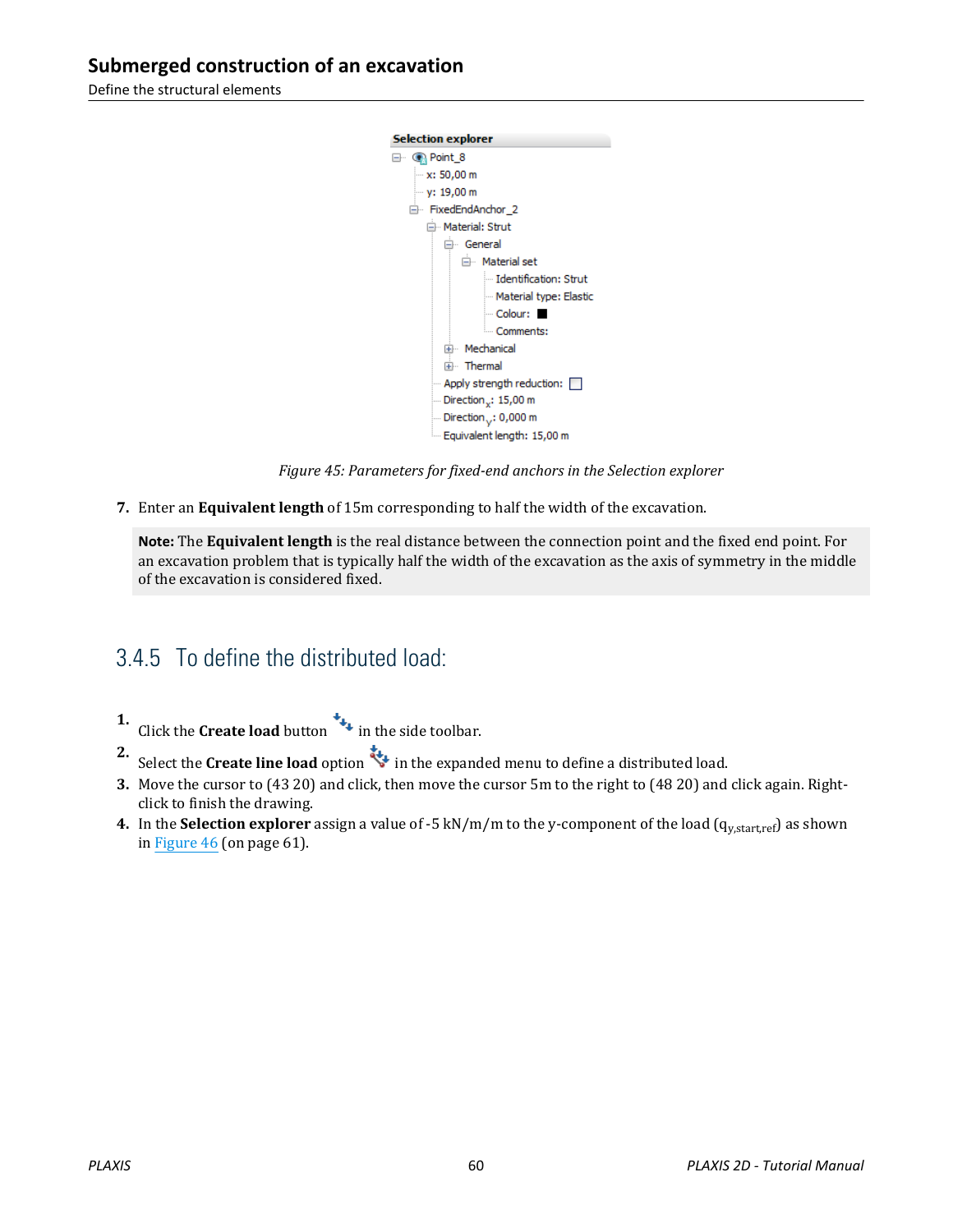<span id="page-9-0"></span>Generate the mesh



*Figure 46: Components of the distributed load in the Selection explorer*

## 3.5 Generate the mesh

In order to generate the mesh, follow these steps:

- **1.** Proceed to the **Mesh mode** .
- **2.** Click the **Generate mesh** button **in** in the side toolbar. For the **Element distribution** parameter, use the option **Medium** (default).
- **3.** Click the **View mesh** button **th** to view the mesh as shown in **Figure 47** (on page 62).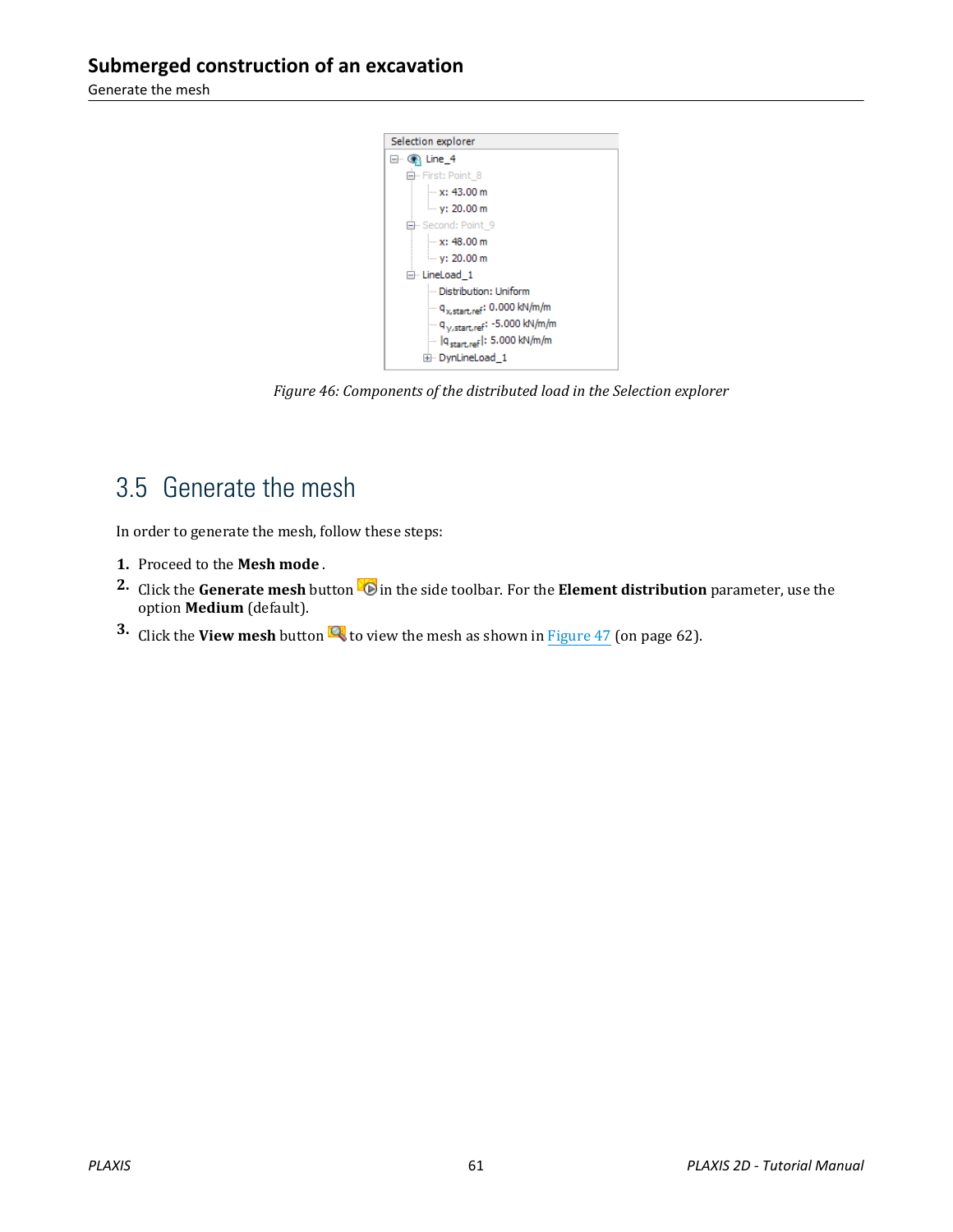<span id="page-10-0"></span>Define and perform the calculation



*Figure 47: The generated mesh*

**4.** Click the **Close** tab to close the Output program.

## 3.6 Define and perform the calculation

In practice, the construction of an excavation is a process that can consist of several phases. First, the wall is installed to the desired depth. Then some excavation is carried out to create space to install an anchor or a strut. Then the soil is gradually removed to the final depth of the excavation. Special measures are usually taken to keep the water out of the excavation. Props may also be provided to support the retaining wall.

In PLAXIS 2D, these processes can be simulated with the **Staged construction** loading type available in the **General** subtree of the **Phases** window. It enables the activation or deactivation of weight, stiffness and strength of selected components of the finite element model. Note that modifications in the **Staged construction** mode of the program are possible only for this type of loading. The current tutorial explains the use of this powerful calculation option for the simulation of excavations.

## 3.6.1 Initial phase

**1.** Click the **Staged construction** tab to proceed with the definition of calculation phases.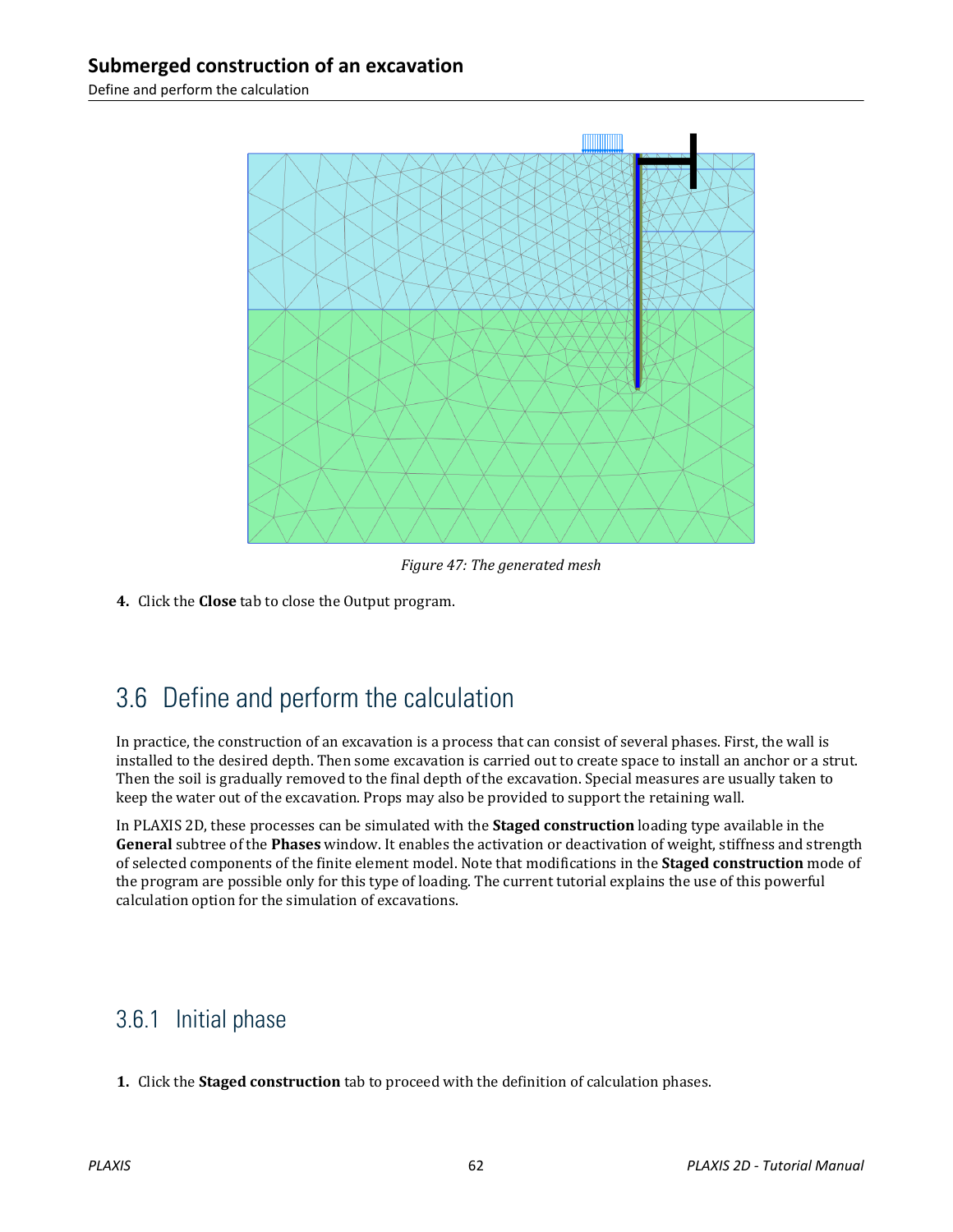Define and perform the calculation

The initial phase has already been created.

**2.** Keep its calculation type as **K0 procedure**. Make sure all the soil volumes are active and all the structural elements and load are inactive.

## 3.6.2 Phase 1: External load

- **1.** In the **Phases explorer** click the **Add phase** button **the creater a new phase.** The default settings are valid for this phase. In the model the full geometry is active except for the wall, interfaces, strut and load.
- **2.** Click the **Select multiple objects** button in the side toolbar. In the appearing menu select **Select line** > **Select plates** as shown in Figure 48 (on page 63).



*Figure 48: Select multiple objects*

- **3.** In the drawing area define a rectangle that includes all the plate elements as shown in [Figure 49](#page-12-0) (on page 64).
- **4.** Right-click the wall in the drawing area and select the **Activate option** from the context menu.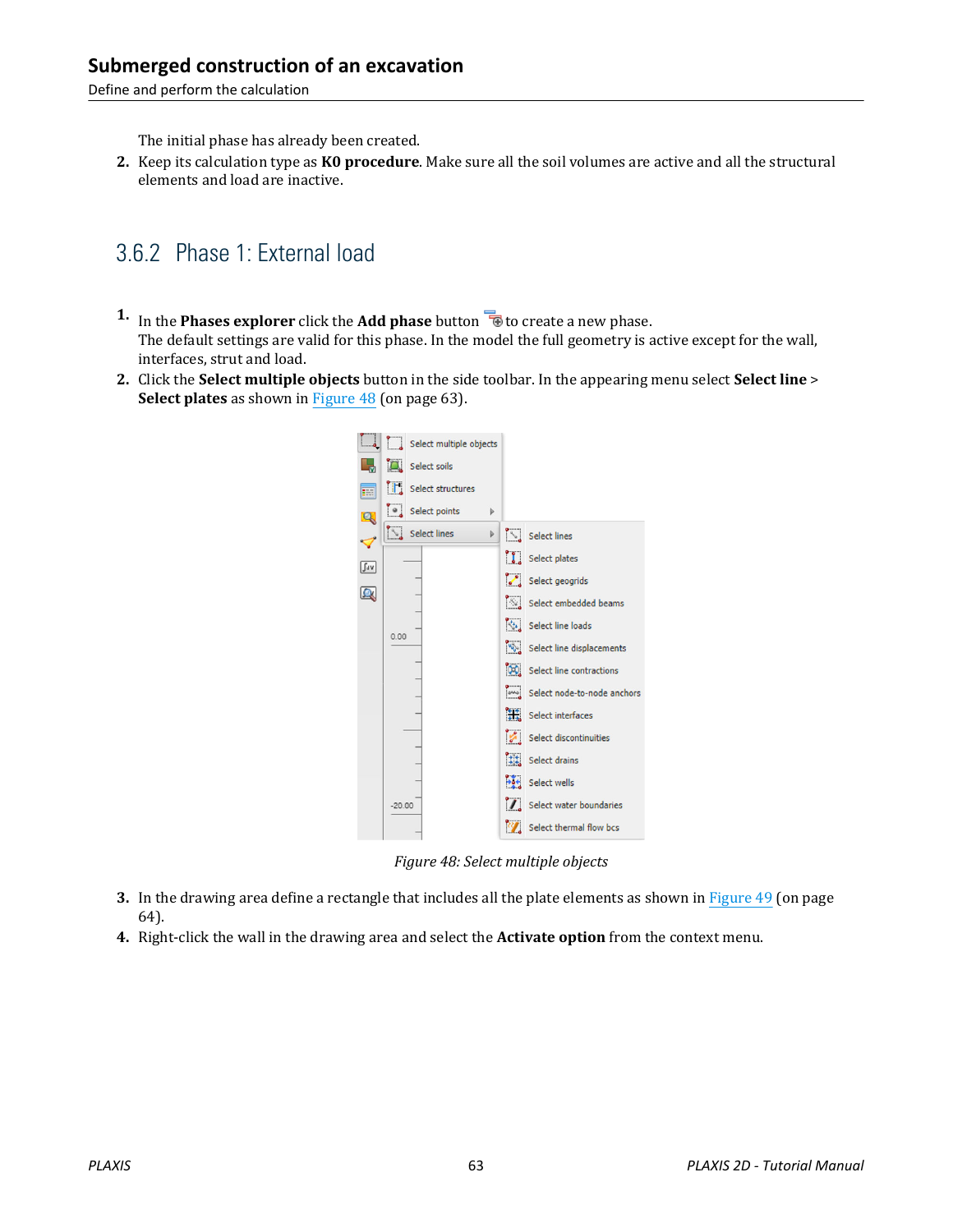<span id="page-12-0"></span>Define and perform the calculation



*Figure 49: Selected multiple plate elements in the model*

When the wall is unselected it can be seen that wall is now visible in the color that is specified in the material dataset.

- **5.** Right-click the distributed load to activate it and select the **Activate option** from the appearing menu. The load has been defined in the **Structures mode** as -5 kN/m/m. The value can be checked in the **Selection explorer**.
- **6.** Make sure all the interfaces in the model are active.

**Note:** The selection of an interface is done by right-clicking the corresponding geometry line and subsequently selecting the corresponding interface (positive or negative) from the context menu.

### 3.6.3 Phase 2: First excavation stage

#### **1.** Click the **Add phase** button **in** the **Phases explorer**.

A new calculation phase appears in the **Phases explorer**. Note that the program automatically presumes that the current phase should start from the previous one and that the same objects are active.

**Note:** To copy the settings of the parent phase, select the phase in the **Phases** explorer and then click the **Add phase** button. Note that the settings of the parent phase are not copied when it is specified by selecting it in the **Start from phase** drop-down menu in the **Phases** window.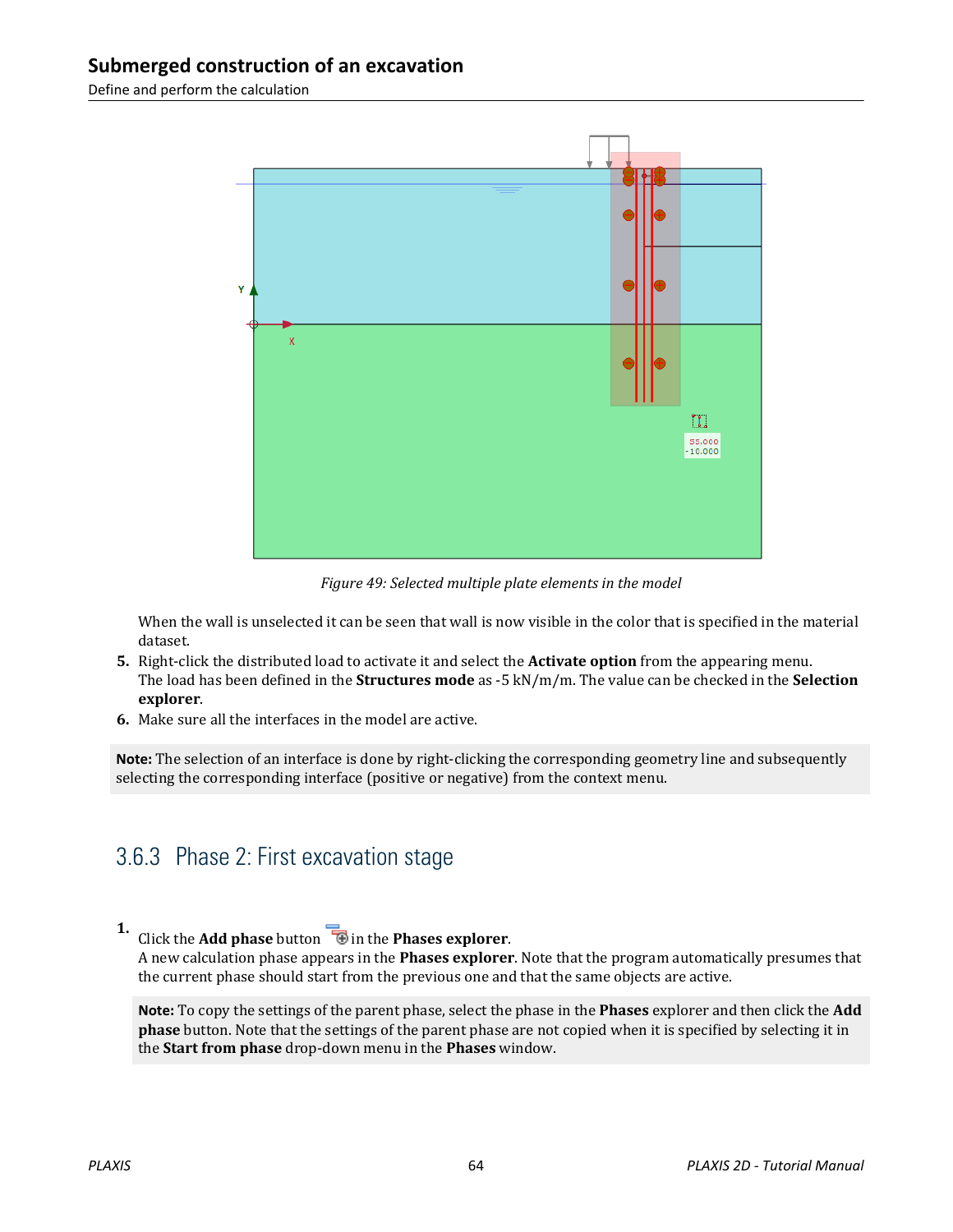Define and perform the calculation

- **2.** The default settings are valid for this phase. In the **Staged construction mode** all the structure elements except the fixed-end anchor are active.
- **3.** In the drawing area right-click the top right cluster and select the **Deactivate** option in the appearing menu.

The model for the first excavation phase is shown in Figure 50 (on page 65):



*Figure 50: Model for the first excavation phase*

### 3.6.4 Phase 3: Installation of a strut

- **1.** Click the **Add phase** button **in** the **Phases explorer**.
- **2.** Activate the strut. The strut turns black to indicate it is active.

### 3.6.5 Phase 4: Second (submerged) excavation stage

**1.** Click the **Add phase** button **the add a** new phase.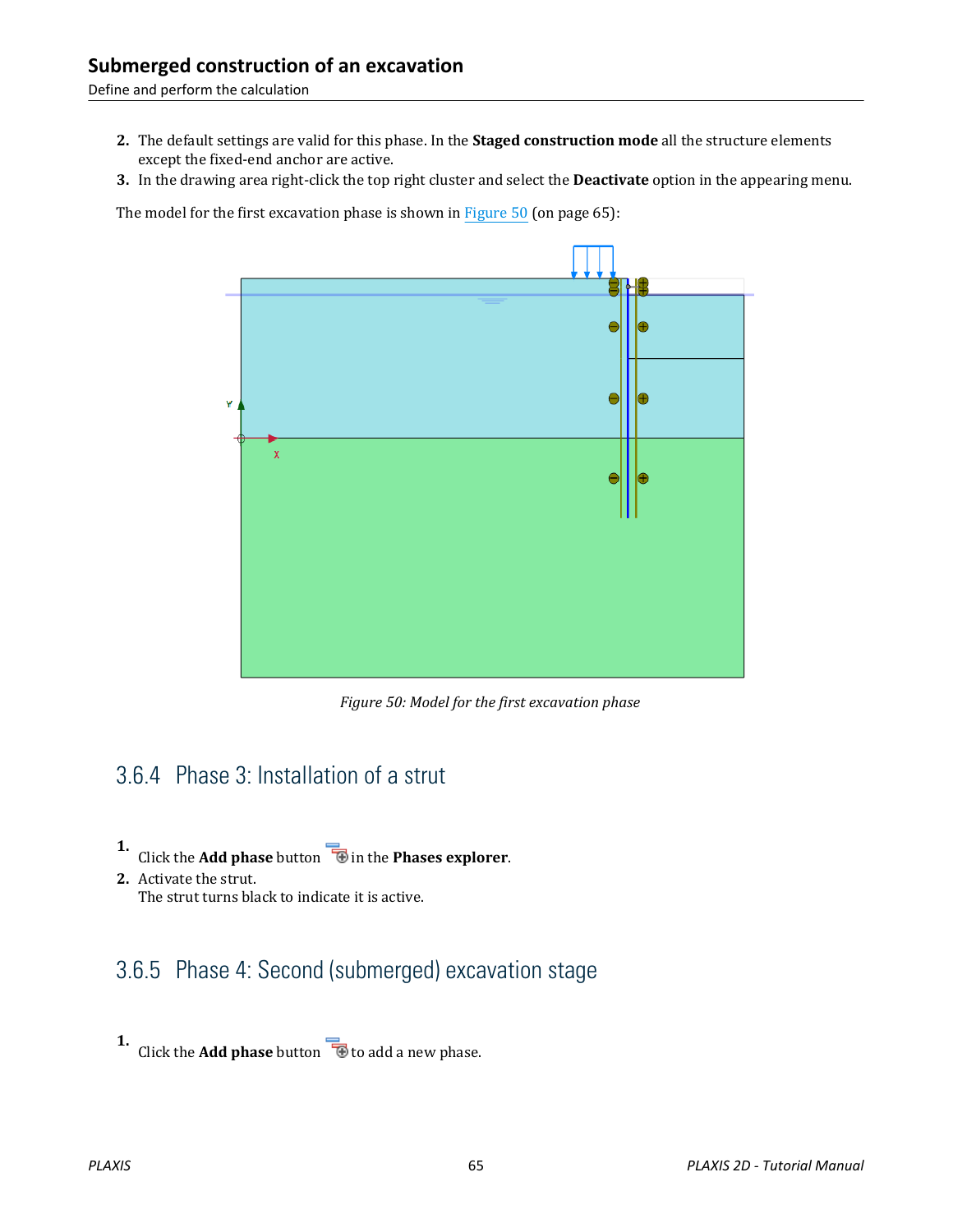Define and perform the calculation

**2.** Deactivate the second cluster from the top on the right side of the mesh. It should be the topmost active cluster.

**Note:** Note that in PLAXIS 2D the pore pressures are not automatically deactivated when deactivating a soil cluster. Hence, in this case, the water remains in the excavated area and a submerged excavation is simulated.

The resulting model is shown in Figure 51 (on page 66) :



*Figure 51: Model for the second excavation phase*

## 3.6.6 Phase 5: Third excavation stage

In the final calculation stage the excavation of the last clay layer inside the pit is simulated.

**1.** Click the **Add phase** button **to a** to add a new phase.

**2.** Deactivate the third cluster from the top on the right hand side of the mesh. The model for the phase is shown in [Figure 52](#page-15-0) (on page 67):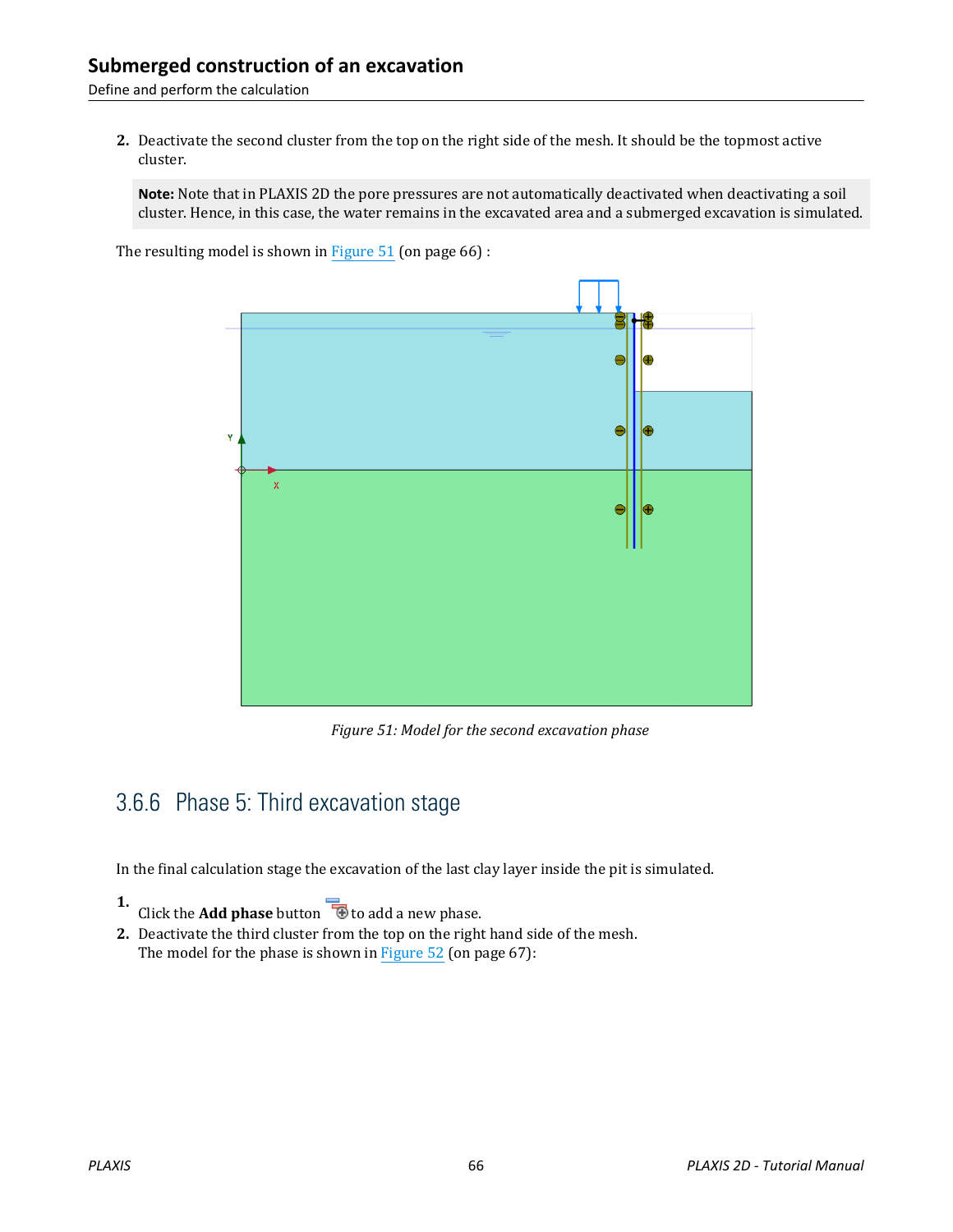<span id="page-15-0"></span>Define and perform the calculation



*Figure 52: Model for the third excavation phase*

The calculation definition is now complete.

## 3.6.7 Execute the calculation

Before starting the calculation it is suggested that you select nodes or stress points for a later generation of loaddisplacement curves or stress and strain diagrams. To do this, follow the steps given below.

- **1.** Click the **Select points for curves** button  $\triangledown$  in the side toolbar. The connectivity plot is displayed in the Output program and the **Select points** window is activated.
- **2.** Select some nodes on the wall at points where large deflections can be expected (e.g. 50 10). The nodes located near that specific location are listed. Select the convenient one by checking the box in front of it in the list.
- **3.** Click on the **Update** tab at the top left to save the selected points, close the Output program and go back to the **Input** program.
- **4.** Click the **Calculate** button  $\sqrt{\int_{0}^{4V}}$  to calculate the project.

During a **Staged construction** calculation phase, a multiplier called ΣMstage is increased from 0.0 to 1.0. This parameter is displayed in the calculation info window. As soon as ΣMstage has reached the value 1.0, the construction stage is completed and the calculation phase is finished. If a **Staged construction** calculation finishes while ΣMstage is smaller than 1.0, the program will give a warning message. The most likely reason for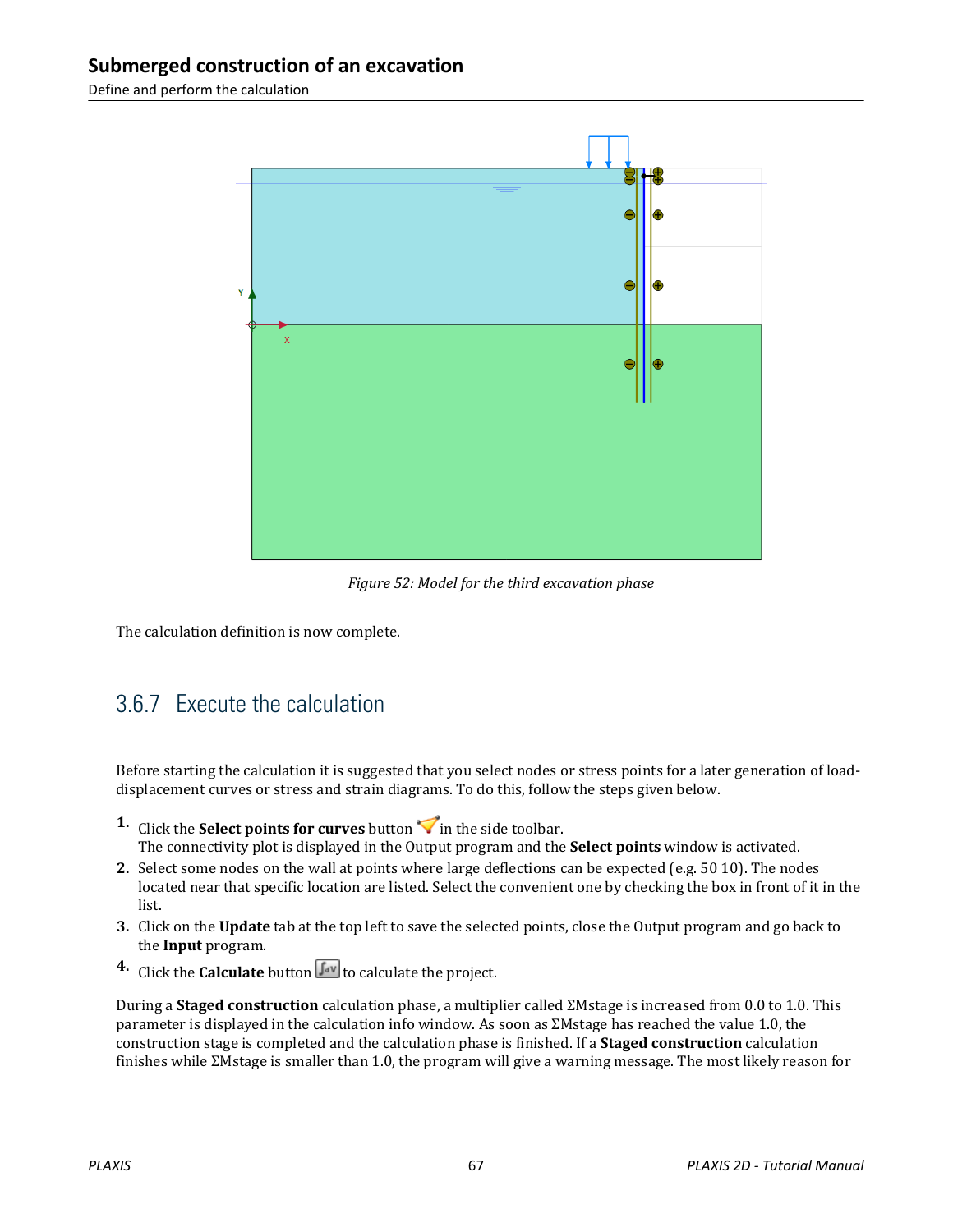View the calculation results

not finishing a construction stage is that a failure mechanism has occurred, but there can be other causes as well. See the Reference Manual PLAXIS 2D for more information about **Staged construction**.

## 3.7 View the calculation results

In addition to the displacements and the stresses in the soil, the Output program can be used to view the forces in structural objects. To examine the results of this project, follow these steps:

## 3.7.1 Displacements and stresses

To view displacements and stresses, follow these steps:

- **1.** Click the final calculation phase in the **Calculations** window.
- **2.** Click the **View calculation results** button **on** the toolbar. As a result, the Output program is started, showing the deformed mesh (scaled up) as shown in Figure 53 (on page 68) at the end of the selected calculation phase, with an indication of the maximum displacement:



*Figure 53: Deformed mesh after the third excavation stage*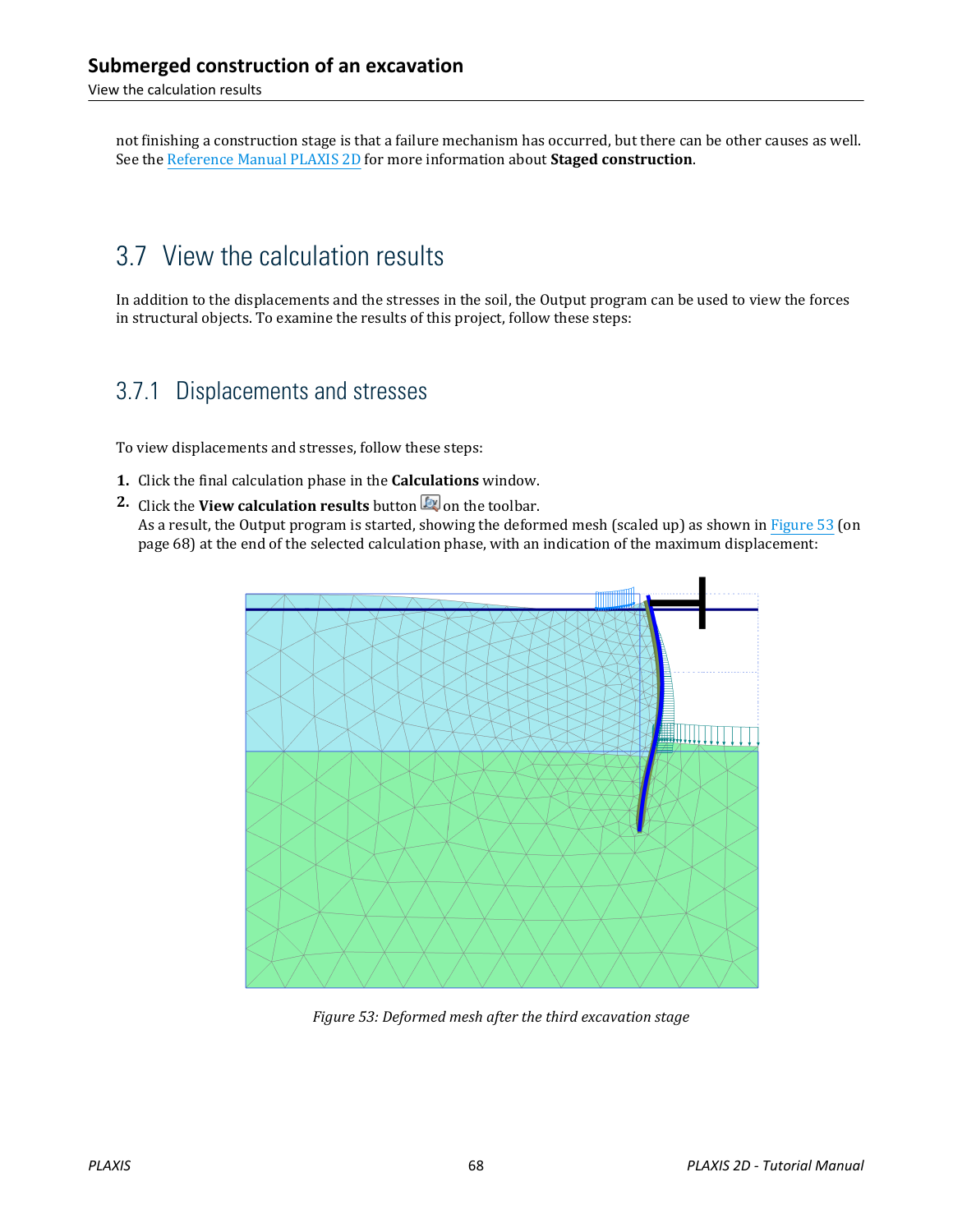#### **Note:**

In the Output program, the display of the loads, fixities and prescribed displacements applied in the model can be toggled on/off by clicking the corresponding options in the **Geometry** menu.

- **3.** Select the menu **Deformations** > **Incremental displacements** > **|Δu|**. The plot shows colour shadings of the displacement increments, which indicates the forming of a mechanism of soil movement behind the wall.
- **4.** Click the **Arrows** button  $\Rightarrow$  in the toolbar. The plot shows the displacement increments of all nodes as arrows. The length of the arrows indicates the relative magnitude.
- **5.** Select the menu **Stresses** > **Principal effective stresses** > **Effective principal stresses**.

The plot in Figure 54 (on page 69) shows the effective principal stresses at the three middle stress points of each soil element with an indication of their direction and their relative magnitude. Note that the **Center principal stresses** button is selected in the toolbar. The orientation of the principal stresses indicates a large passive zone under the bottom of the excavation and a small passive zone behind the strut.



*Figure 54: Principal stresses after excavation*

## 3.7.2 Shear forces and bending moments

To plot the shear forces and bending moments in the wall follow the steps given below.

**1.** Double-click the wall.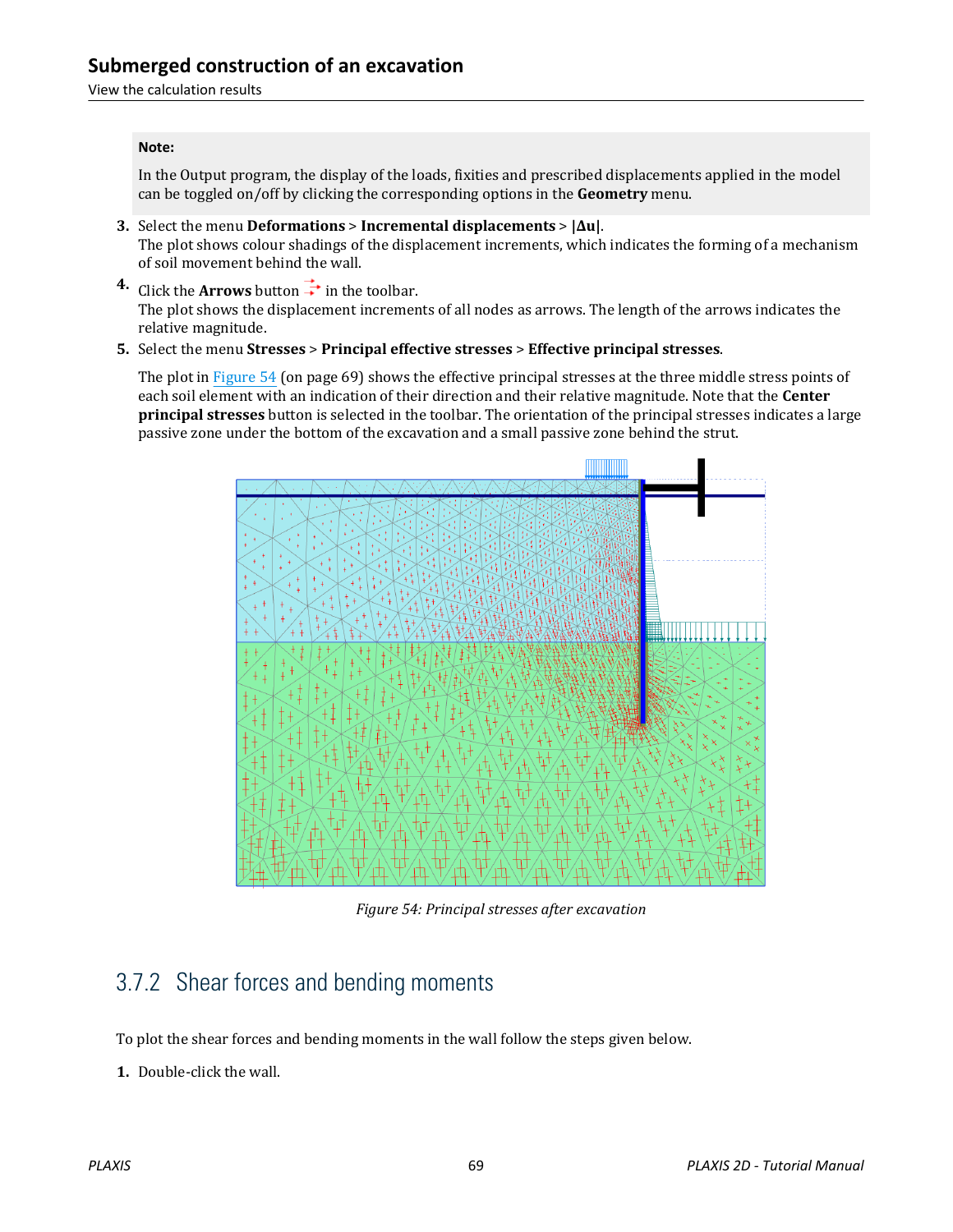A new window is opened showing the axial force.

**2.** Select the menu **Forces** > **bending moment M**. The bending moment in the wall is displayed in Figure 55 (on page 70) with an indication of the maximum moment:



*Figure 55: Bending moments in the wall*

**3.** Select **Shear forces Q** from the **Forces** menu.

The plot now shows the shear forces in the wall.

**Note:** The **Window** menu may be used to switch between the window with the forces in the wall and the stresses in the full geometry. This menu may also be used to **Tile** or **Cascade** the two windows, which is a common option in a Windows environment.

**4.** Select the first window (showing the effective stresses in the full geometry) from the **Window** menu. Doubleclick the strut.

The strut force (in kN) is shown in the displayed table.

- **5.** Click the **Curves manager** button on the toolbar. As a result, the **Curves manager** window pops up.
- **6.** Click **New** to create a new chart. The **Curve generation** window pops up.
- **7.** For the x-axis select the point A from the drop-down menu. In the tree select **Deformations Total displacements** - **|u|**.
- **8.** For the y-axis keep the **Project** option in the drop-down menu. In the tree select **Multiplier ΣMstage**.
- **9.** Click **OK** to accept the input and generate the load-displacement curve. As a result the curve is plotted as shown in Figure  $56$  (on page  $71$ ) :